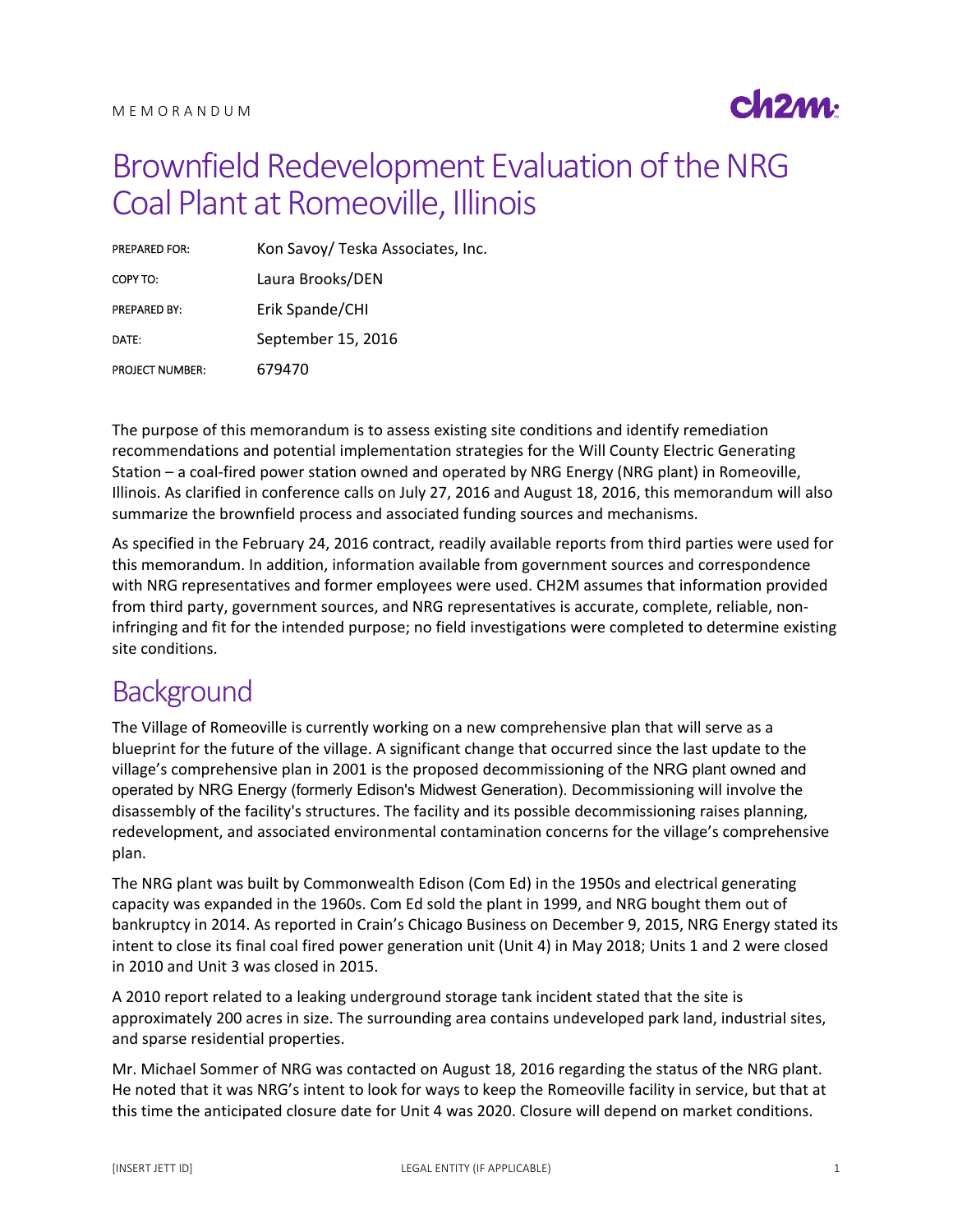Site background, environmental data, and confirmation of the current closure plans for the facility were requested from Mr. Sommer. As of September 15, 2016, no information has been received.

Mr. David Venn, who worked at the NRG plant for 30 years, provided additional information on the operational history of the facility. The facility is between the Des Plaines River and the Chicago Sanitary and Ship Canal. Units 1 and 2 were decommissioned and the turbines removed with the boilers remaining at the site; the status of the decommissioning of Unit 3 was not known. Unit 4 is the largest coal fired power generator at the facility, generating over 500 megawatts. The plant contains asbestos, approximately 40 percent of which was removed and rest was encapsulated. Asbestos is a health concern that would be managed during building modification or demolition. The facility also has transformers, which is an environmental concern due to the potential release of transformer oil that historically has contained polychlorinated biphenyls (PCBs). Flyash and bottom ash (coal ash) from the facility was spread on the ground in the southern portion of the site. Trains in the area are limited to 5 miles per hour due to the emerald dragonfly, which Mr. Venn said was an endangered species that is present in the area. Other wildlife reported at the site are fox, deer, and bald eagles. The bald eagle was removed from the endangered species list in 2007, but is protected under the Migratory Bird Treaty Act and the Bald and Golden Eagle Act. Endangered and threatened species should be considered by the Village of Romeoville when evaluating redevelopment options.

## Existing Site Conditions

### U.S. Environmental Protection Agency and Illinois Environmental Protection Agency Database Search

United States Environmental Protection Agency (USEPA) and Illinois Environmental Protection Agency (Illinois EPA) environmental databases were reviewed to identify environmental data associated with the NRG Energy coal facility in Romeoville. Environmental records show the site had a leaking underground storage tank (LUST) release. Other environmental database results that were identified, but are not material, were records that show the site was a small quantity generator of hazardous waste and air emission records.

The 2010 *Corrective Action Completion Report* for the LUST incident provided some site background. In addition, the report states that limestone bedrock was encountered between 3.5 to 9.5 feet below ground surface, and that overlying soils were fill. Impacted soil was removed during UST removal and the incident received a No Further Remediation letter from the Illinois EPA in 2010.

Available information from this LUST release indicates that remediation associated with the petroleum release from the underground storage tank is complete. However, this LUST investigation does not characterize the approximately 200 acre site and other environmental concerns may be present at this 60 year old industrial facility.

See the Reference section below for links to specific databases reviewed.

#### Coal Ash

Coal ash is a byproduct of combustion at coal power plants. Coal ash is typically disposed of in off-site landfills or surface impoundments, but contaminants can migrate to groundwater, become airborne, or impact surface water – all of which can cause health effects to humans and the environment. The USEPA has documented that coal ash contains metal contaminants such as mercury, cadmium, arsenic, and thallium and also radionuclides such as radium. Federal regulations were published in 2015 on the disposal and management of coal ash. Regulations on inactive surface impoundments of coal ash will become effective in October 2016. Regulations address groundwater contamination and fugitive dust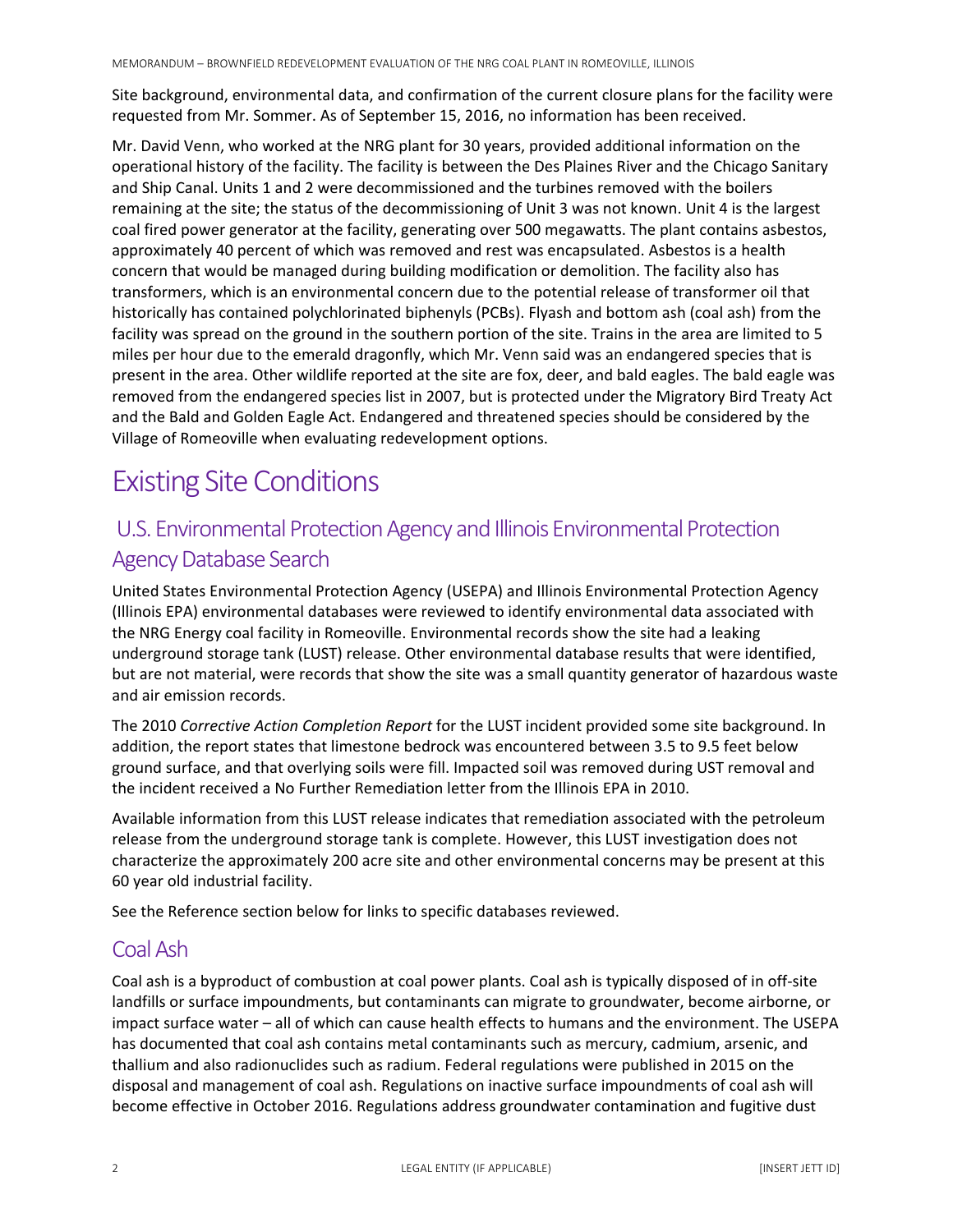emissions associated with coal ash disposal; regulations also restricts disposal near aquifers and wetlands.

Coal ash spreading at the southern portion of the facility is documented. Therefore, the Village of Romeoville should continue to track the NRG plant status and become actively engaged with the plant owners if, or when, the decision is made to close the NRG plant.

See the *Reference* section below for links to USEPA's Coal Ash Contamination Background and Disposal Rule.

## Redevelopment and Remediation Recommendations

Due to the limited information available on the existing site conditions, no redevelopment or remediation recommendations can be made.

## Brownfield Redevelopment Process

No brownfield sites within the community were identified for evaluation by Teska Associates, Inc., the Village or Romeoville, or CH2M. The following discussion is an overview of the brownfield redevelopment process.

As defined by the USEPA, a brownfield is a property where the expansion, redevelopment, or reuse of which may be complicated by the presence or potential presence of a hazardous substance, pollutant, or contaminant. Examples of a brownfield property are a Superfund site, operating waste disposal site, petroleum facility or an abandoned industrial site.

Municipalities have an interest in returning properties with actual or perceived contamination to productive use but may lack the expertise or resources to locate funding, technical resources, and resolve legal concerns. The USEPA and Illinois EPA have brownfield programs to assist municipalities to clean up and redevelop contaminated properties.

- *USEPA Brownfields Program*: The USEPA supports brownfield redevelopment with brownfield assessment grants, revolving loan fund grants, brownfield-related job training, and area-wide planning grants to support communities to plan and implement brownfield cleanup and property redevelopment. Funds are available for site assessment (\$200,000), cleanup (\$200,000 to \$1,000,000) and community health and training (\$200,000). The USEPA also provides guidance and background on brownfields. Additional information on competitive grant funding from USEPA is provided in the link, below.
- *Illinois EPA Brownfields Program*: The Illinois EPA has the Brownfield Assistance Program to provide grants, loans, and technical information to support communities to promote redevelopment. The maximum Illinois municipal brownfield redevelopment grant is \$240,000, and the maximum Illinois brownfield redevelopment loan is \$500,000. Further information on the IEPA brownfield program is provided, below.

#### Other Land Revitalization Programs

The USEPA has additional programs that promote land revitalization. A summary is provided below and links are cited in the *References* section:

- Superfund– established to address abandoned hazardous waste sites (Superfund is also known as the Comprehensive Environmental Response, Compensation, and Liability Act)
- Underground Storage Tanks (USTs) leaking USTs can contaminate soil and groundwater, which is the source of drinking water for half of all Americans
- Resource Conservation and Recovery Act (RCRA) establishes the framework for 'cradle to grave' management of hazardous and non-hazardous waste